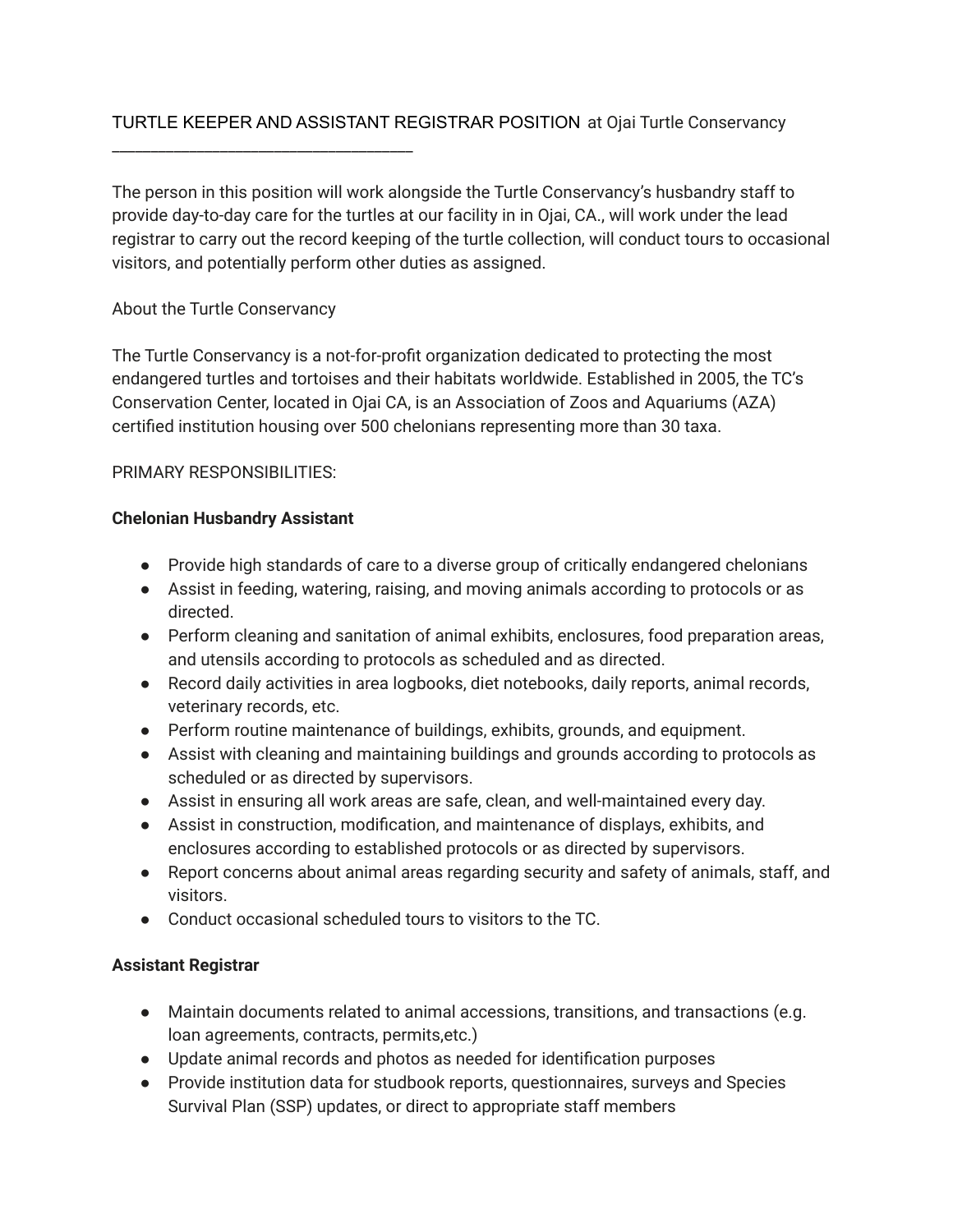- Develop and implement internal and external quality control measures to ensure the quality of institutional records data; serve as liaison to Species360 (ZIMS)
- Compose and process animal loan agreements with administrative, curatorial and legal staff, and monitor the status of loaned animals
- Assist in the Center's participation in Species Survival Plans by maintaining correspondence, generating computer analysis using population genetics software, and by attending master planning sessions; monitor SSP, and various national as well as international programs to assist in the long-term management and development of captive management programs, and the preservation of endangered species
- Provide data analysis and reports for various departments regarding the animal collection

### **Physical Requirements**

- The physical demands described here are representative of those that must be met by the individual to successfully perform the essential functions of this job.
- Ability to sit, stand and walk for long periods of time
- Ability to lift and carry up to 50lbs
- Ability to pull and push up to 100lbs
- Full functional range of motion in all major body joints from reaching, twisting, bending, simple and power gripping, fine and gross motor skills

### **Skills and Knowledge**

Animal behavior / Wildlife biology and zoology / Care, feeding and handling of animals / Safety practices around wild animals / Techniques for restraining or capturing wild wildlife / Public Speaking / Deal tactfully and courteously with others / Adhere to the organization's policies, procedures and regulations

### **Education and Certifications**

Bachelor's Degree in Zoology, Animal Science, Animal Management, or other related fields preferred.

# **Preferred Qualifications (Not Required)**

Where qualifications are not met, training can be provided for the right candidate.

- 1-2 years of work experience in a Zoo or similar environment where appropriate knowledge and skills in wildlife care could be acquired.
- Ability to communicate in Spanish
- Experience working in an AZA facility